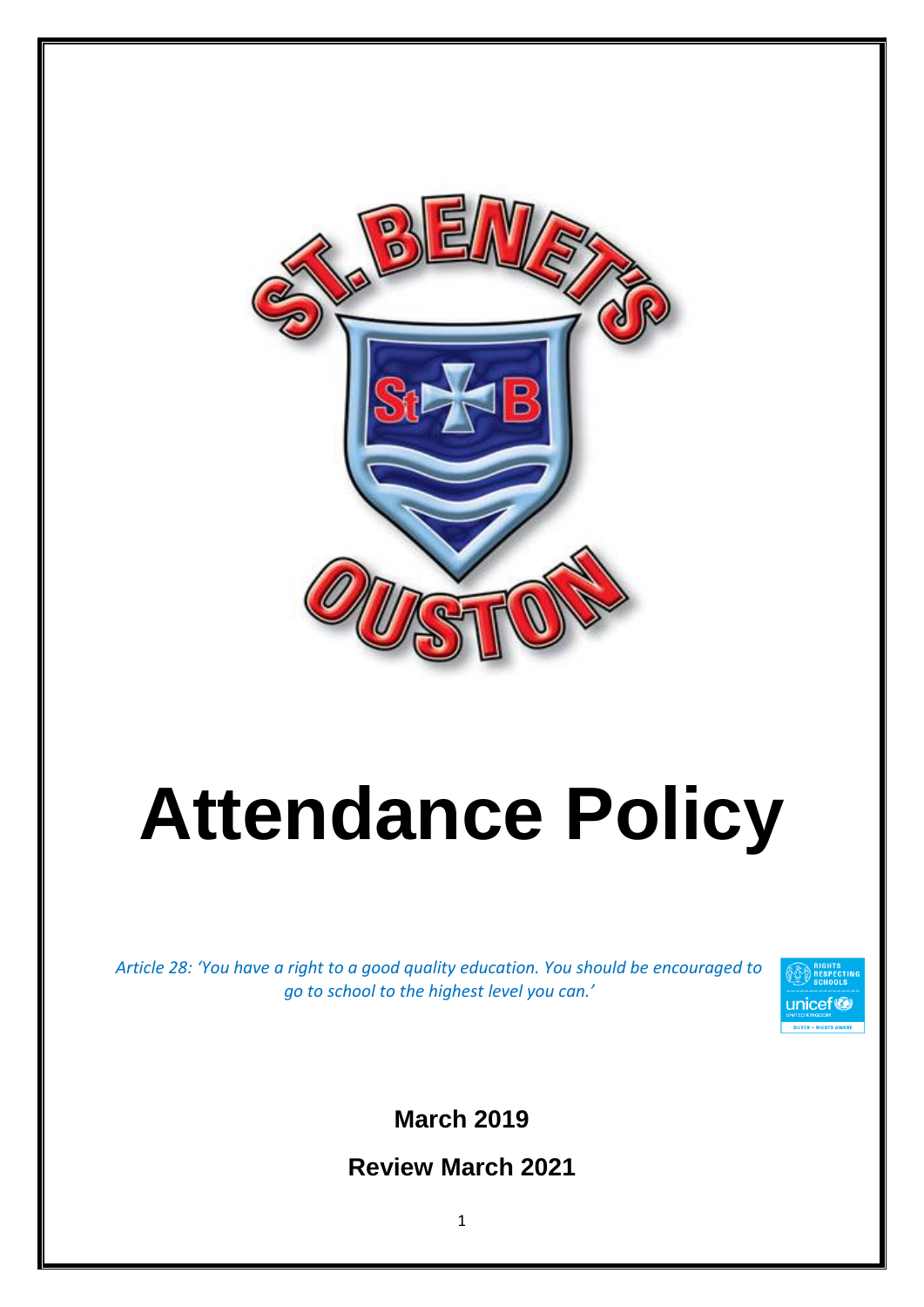# **St Benet's RC Primary School- Attendance Policy**

St Benet's RC Primary School seeks to ensure that all its pupils receive an education which maximises opportunities for each pupil to realise his/her true potential. The school will strive to provide a welcoming, caring environment and will ensure that our ethos of *'a happy and holy place of learning at the centre of a thriving community'* is at the heart of everything we do. We want each member of the school community to feel wanted and secure.

We believe that all students benefit from the education we provide, and therefore from regular attendance. The aim of our attendance policy is to provide a consistent practice that encourages and facilitates the regular attendance of all pupils.

All school staff will work with pupils and their families to support parents in helping them to meet their legal duty; to ensure that their children attend school regularly and on time. A whole school attendance target of **97%** has been set for the **academic years 2018/2019 and 2019/2020** and various measures will be put in place to help work towards this.

The school has established an effective system of incentives and rewards which acknowledges the efforts of pupils to improve their attendance and timekeeping and will challenge the behaviour of those pupils and parents who give low priority to attendance and punctuality.

This policy has been reviewed and rewritten in line with the DFE 'School attendance Departmental advice for maintained schools, academies, independent schools and local authorities' (October 2014) and 'School attendance parental responsibility measures' (January 2015).

This policy is supported by our policies on safeguarding, anti-bullying, behaviour and rewards.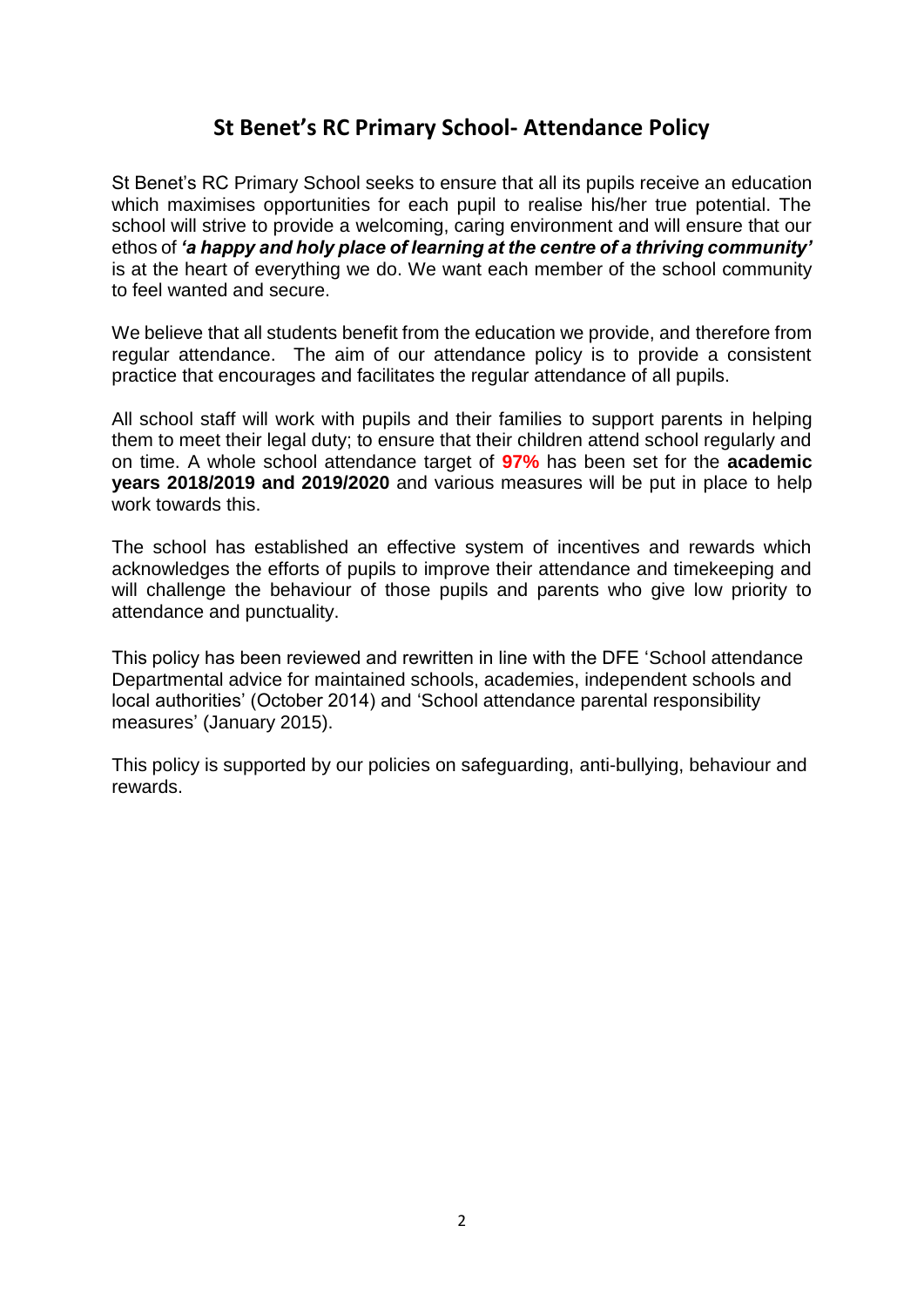# **1. Attendance and Attainment**

We recognise that the relationship between attendance and achievement of our students is inextricably linked.

Regular school attendance is crucial to maximise pupil progress and enjoyment of learning, and for this reason the school is dedicated to ensuring its attendance policy is adhered to.

### **We will ensure that:**

- All students have an equal right, and access to, an education in accordance with the national curriculum, or agreed alternative.
- Students will not be deprived of their education opportunities by, either their own absence or lateness, or that of students.
- Action is taken where necessary to secure an improvement in attendance.

# **2. The Law**

You need to make sure your child attends school regularly and on time. Because parents are responsible for this duty in law, you will be **breaking the law** if you do not do this and there are no good reasons for missing school.

The School and Local Authority **want to help you if you have a problem.** If attendance does not get better or you do not accept help and support offered, the Council may issue you with a warning notice, Penalty Notice or ask you to attend an interview to ask you questions about whether you have broken the law.

If you go to court and are found guilty of an offence, you could be fined up to £1,000 for a less serious offence or up to £2,500 if the law breaking is more serious. **In very serious cases, the court may involve the probation service or consider up to 3 months in prison.**

# **3. Attendance Procedures**

# **a) On the first day off and any further absence**

If a child is ill or is absent for any reason, parents or carers are asked to phone the School Office giving a reason for the child's absence by 9.30am. If a child is absent from school and there is no phone call from home then school will phone home to inform parents that the child is not in school and enquire about a reason why.

Doctors and dentists' appointments should be made outside of school time. If this is not possible, your child should miss the minimum amount of school time necessary. If they are well enough to come back to school following the appointment they need to.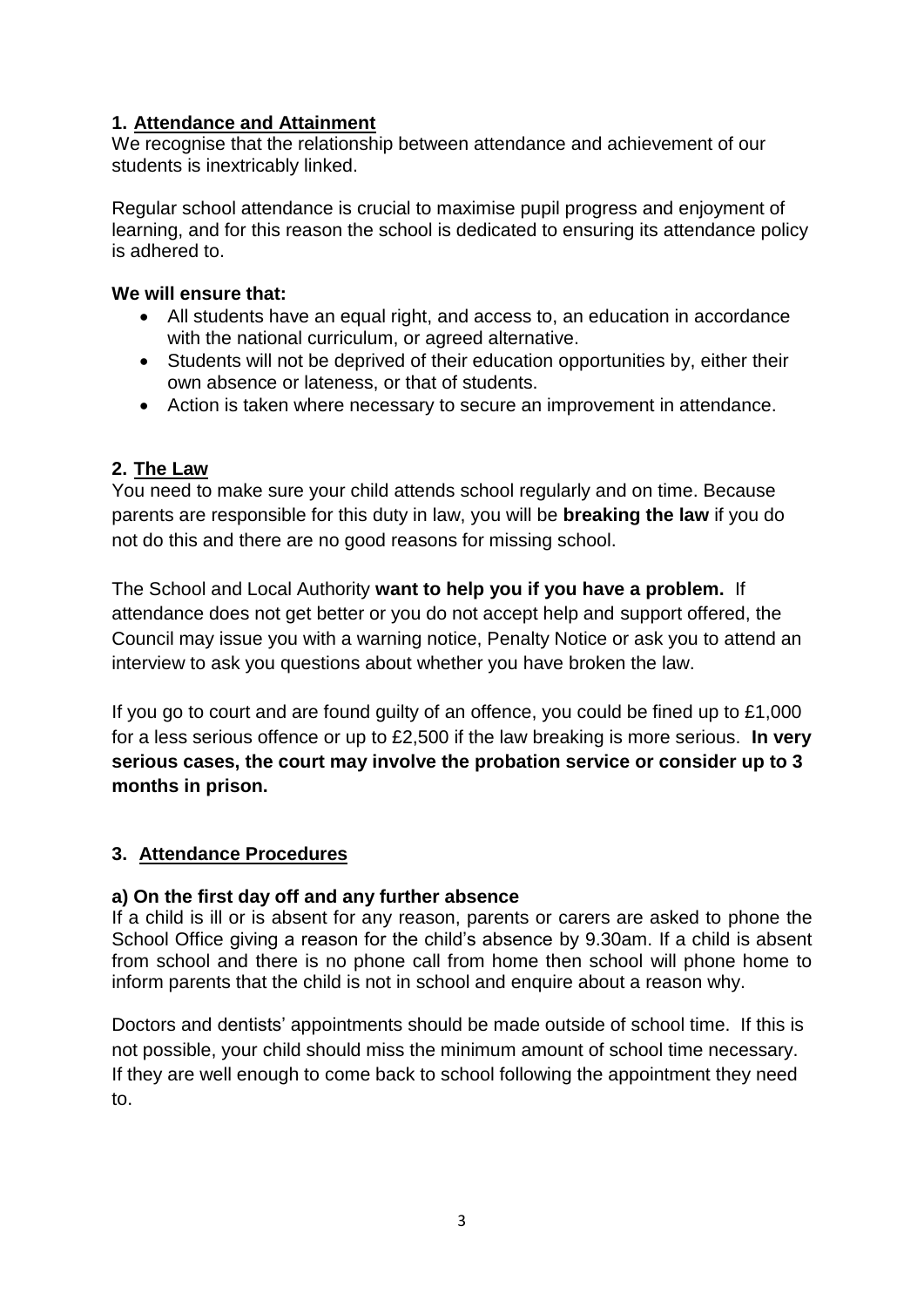#### **b) Periods of extended absence**

If a child's absence continues beyond 3 days then parents are requested to notify the school to update them. If a phone call is not received then the school will contact home to verify the absence.

If the school receives no reason for any absence then an unauthorised absence will be recorded. Continued absenteeism and unauthorised absences could result in further action such as referral to the Attendance Improvement Team to consider enforcement action and possibly a fixed penalty notice (this includes unauthorised absences accrued through leave of absence taken during term time).

#### **If your child is absent from school more than they should be:**

At the end of each half term the School Office will use its computer system to analyse absence across the school. As a result of this, some families will receive letters to inform them if their child's absence is lower than it should be if no prior discussion has taken place (unless this is due to frequent hospital appointments and/or long term medical needs).

#### **c) Help & Support:**

If you need help with attendance, it is important that you talk to the school about the issues as soon as possible. You may need to attend a meeting in school to talk about the problems and to put a plan in place to help. Sometimes, school may need to involve other services to help.

#### **d) Communication:**

The school will always try to communicate with you regarding your child's attendance if it declines. This communication may involve explaining that attendance is a cause for concerns by letter, making telephone calls to you, and inviting you to attend a meeting in school depending on the circumstances. The school will work with you to discuss ways that we can offer support in finding a way to improve the situation.

#### **e) Enforcement Action:**

If, following the schools attempts to intervene there is no significant improvement and no good reasons for absences (i.e. absences are not supported by relevant evidence), or you have not co-operated with the school's attempts to improve the situation the school are required to consider referring the matter to the Local Authority for enforcement action.

The High Court has confirmed that the school's Head Teacher authorises absences. If your child misses school a lot because of illness, or if school do not know of any serious health issue that would mean your child could miss school a lot, the school may ask to you to provide medical evidence to authorise absences.

We are committed to supporting your child effectively, to ensure that they get the very best education possible and therefore have the best life chances. All challenges made concerning persistent absences, will be handled sensitively and in confidence.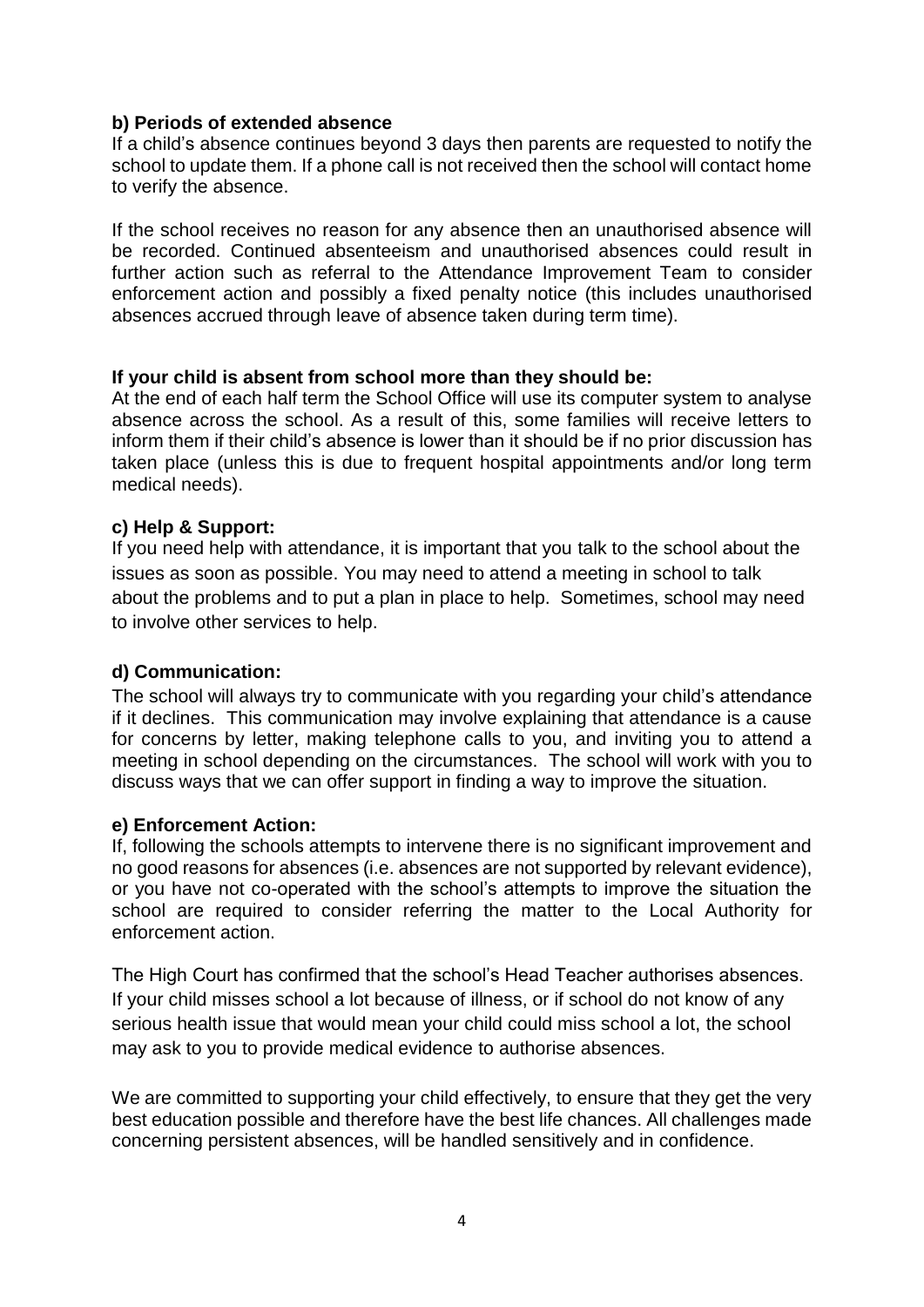# **f) Punctuality:**

Morning registration time is at **8.55am** for all pupils, at which point the pupil entry gates will be locked and all pupils must enter by the main entrance. It is so important for all children to be on time, as missing the first few minutes of any lesson can be disruptive and unsettling, both for children and for the rest of the class. If a child arrives in school up to 15 minutes after this time then a late mark will be recorded in the register (L). Registers will be closed at this point and any children arriving more than 15 minutes late will be recorded as (U) which is a late after registers close mark and this is classed as an unauthorised absence (a number of these marks can also contribute to a fixed penalty notice being issued).

# **If your child is late for school:**

All children arriving late at school will be asked the reason for their lateness and this will be recorded on the school's attendance data base (SIMs).

#### **1. If a child is late (after registers close) for school on a number of occasions;**

A letter will be sent home from school to parents to say their child's punctuality is causing some concern. An appointment with the Head Teacher will be offered to discuss ways that the school can offer support in finding a way improve this. Incentives to improve punctuality may also be offered to pupils e.g. weekly punctuality certificates which are given to the class(es) with the best punctuality in Thursday's reward assembly.

#### **2. If lateness becomes persistent with no identifiable reason –**

A letter will be sent home from school with a specific appointment given to meet with the Head Teacher or Deputy Head Teacher for a 'planning meeting'. This will aim to address any issues which may be behind this pattern of poor punctuality.

#### **3. If the school continues to have concerns about a child's punctuality;**

Then a referral may be made to the Attendance Improvement Team to consider if enforcement action is required.

# **g) Leave of Absence in Term Time**

Head teachers are no longer able to grant leave of absence during term time **unless there are exceptional circumstances.** The school will consider each request of absence individually; taking into account the circumstances, such as; the nature of the event for which leave is sought, the pupil's prior attendance and any important events taking place in school at that time e.g. termly tests.

An application for leave of absence must be made well in advance via a form which is available from the school website or in person from the school office. Where a leave of absence is granted, the head teacher will determine the number of days a pupil can be away from school. A leave of absence is granted entirely at the head teacher's discretion. As stated in the most recent DFE guidance on attendance, if an application for leave of absence is not made prior to the time of the required absence then the absence will be recorded as unauthorised regardless of circumstances.

#### **Please note that absence will not be authorised under any circumstances during any period of public examinations or internal assessments.**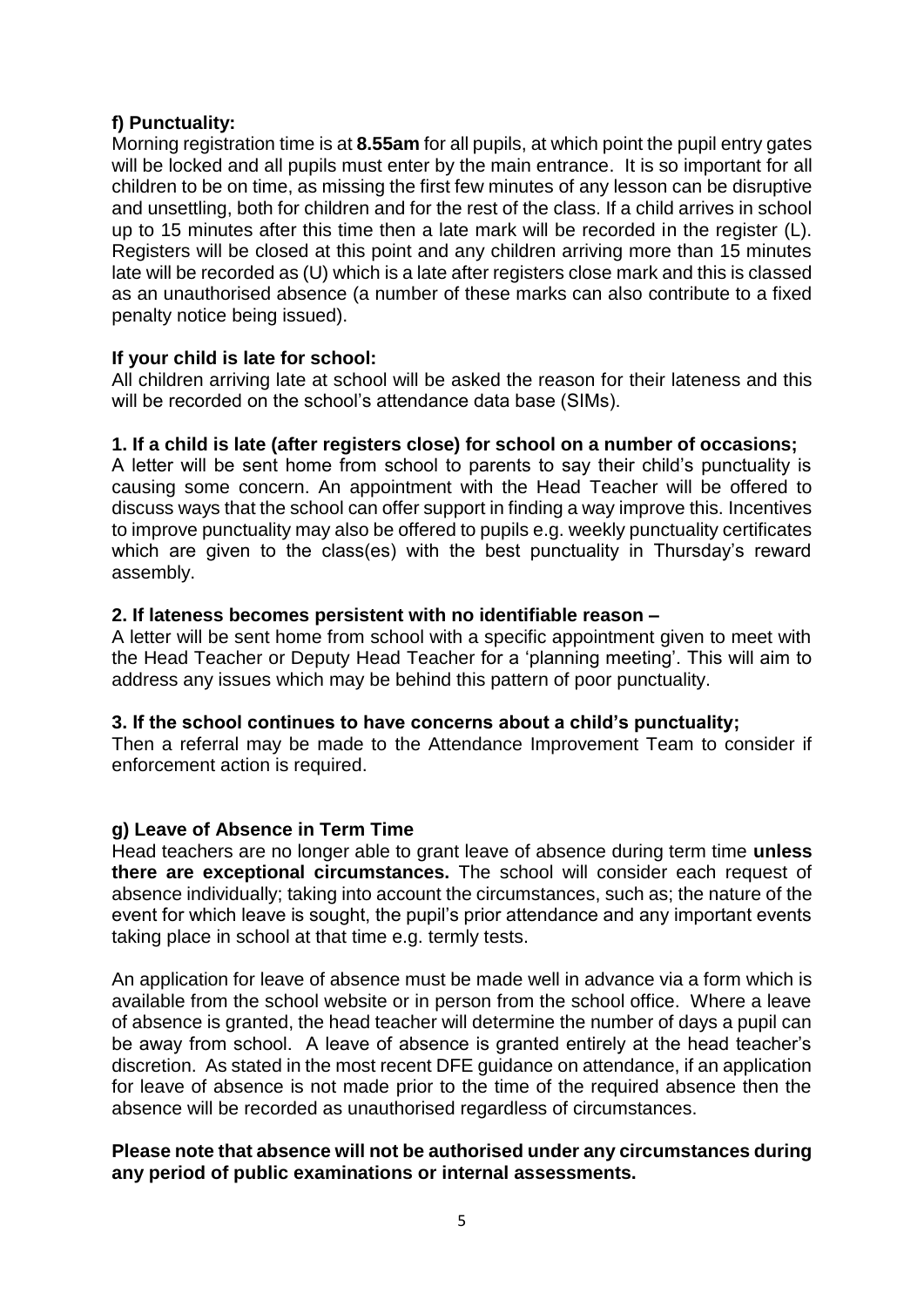# **5. Promoting good attendance and punctuality**

In order to promote attendance and punctuality the school will reward children for their attendance and punctuality. Each week in reward assembly, class attendances are read out for Reception to Year 6. The class(es) with the highest attendance for the week receive an extra five minutes playtime on the Friday afternoon.

Further to this, any children who achieve 98-100% attendance across the academic year will receive an attendance prize in assembly on the last day of term. A Gold certificate rewards children who have 100% attendance for the academic year, a Silver rewards 99% attendance and a Bronze rewards 98% attendance. Attendance percentages will be shared with parents on a termly basis on the school newsletter, at termly parents' meetings (in the written reports) and also annual reports to parents will contain a record of individual pupils' attendance.

# **6. Children Missing from Education:**

If you move from the area and your whereabouts are unknown, the school can legally remove your child from the roll after 20 school days of unauthorised absence. It is **vital that if you keep school informed of any change of details** and regularly update them if details change. Your child may be at risk of losing their school place if your whereabouts are not known.

It is also important that emergency contact information is kept up to date and that if you are leaving the area, you provide details of where and how you can be contacted. If you do not do this and the school is unable to trace your child, this would be treated as a **safeguarding matter.**

# **7. Roles and Responsibilities**

# **Governing Body:**

As part of our school approach to maintaining high attendance, the governing body will:

- Ensure that the importance of attendance is made clear by promoting the relevant school policies and guidance directed to parents and staff.
- Annually review the school's attendance policy and ensure that all provisions are in place to allow school staff, parents, and students to implement the policy effectively.
- Ensure regular meetings of the behaviour and attendance sub-committee take place and they will take the lead role in monitoring attendance and coordinating provision and policies for attendance. The governor's meetings will review and discuss attendance issues that have arisen in order to be fully aware and supportive of expected attendance targets for the year.
- Ensure that the school is implementing effective means of recording attendance and organising that data, including for children who are educated off site.

# **School Leadership Team:**

As part of our school approach to maintaining high attendance, the leadership team will:

 Be active in their approach to promoting good attendance with students and their parents.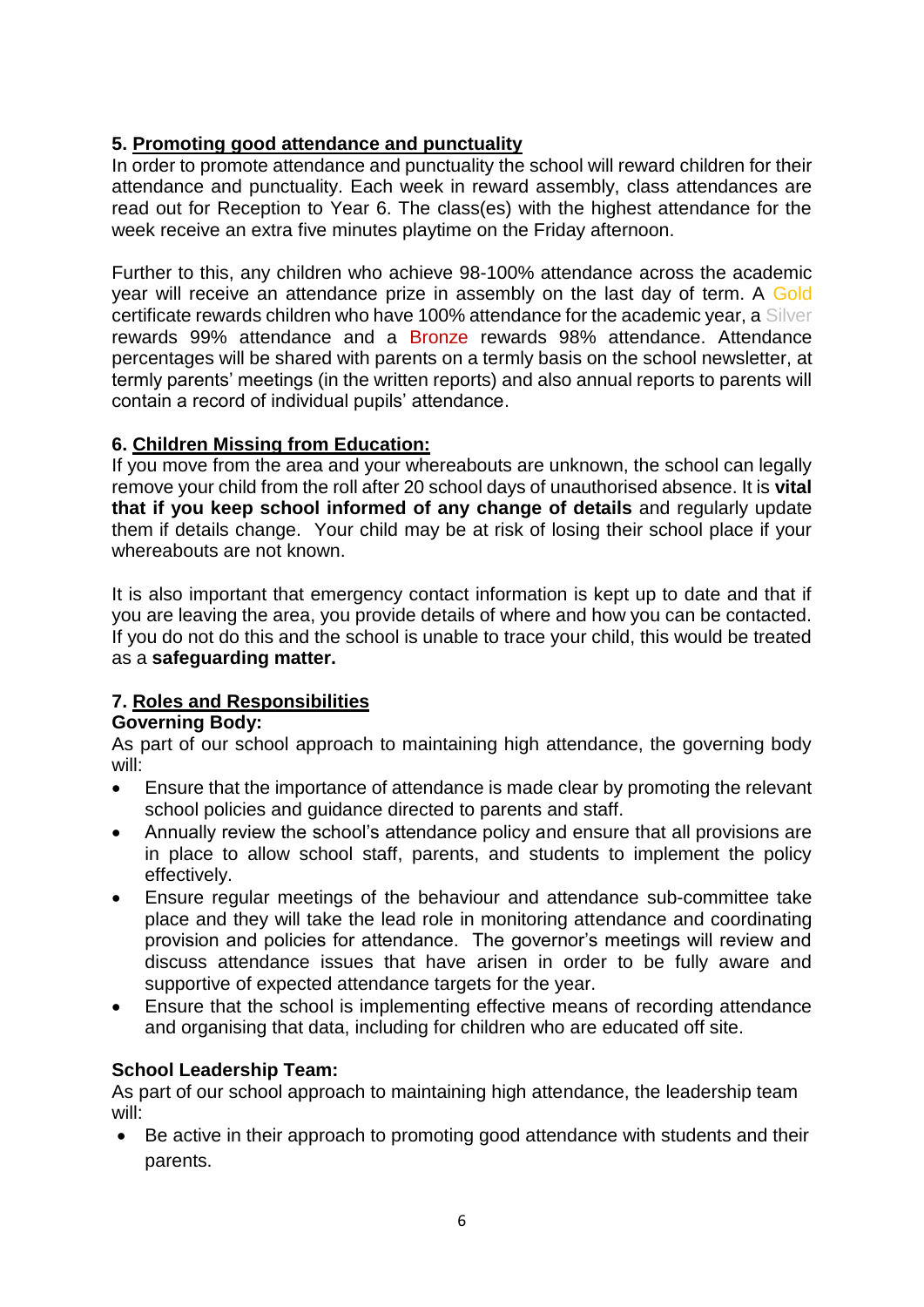- Ensure the school's teaching and learning experiences encourage regular attendance and that students are taught the value of high attendance for their own progression and achievement.
- Coordinate with the governing body to monitor the implementation of the policy and its effectiveness, with annual review of full policy.
- Ensure that all staff are up to date with the school's attendance policy and that staff are fully trained to recognise and deal with attendance issues.
- Ensure government legislation on attendance is complied with and that the leadership team are up to date with any legislation changes and how to implement them.
- Nominate or appoint a senior manager (Miss Harper) to take responsibility for overseeing and monitoring attendance provision and that this person has sufficient time and resources to give to the job.
- Report to the governing body each term on attendance records, data and provision. This may be in the form of the written head teacher's report.
- Ensure that systems to record and report attendance data are in place and working effectively.

# **Teachers and support staff:**

As part of our school approach to maintaining high attendance, the teachers and support staff will:

- Be active in their approach to promoting good attendance with students and their parents.
- Ensure the school's teaching and learning experiences encourage regular attendance and that students are taught the value of high attendance for their own progression and achievement.
- Ensure the senior manager responsible for overseeing attendance and any other relevant personnel are kept fully aware of and up to date with any concerns relating to students that may impact on their attendance.
- Ensure compliance with regulation and guidance on attendance.
- Work professionally with parents, carers, students and relevant agencies to secure improvements in attendance via appropriate support or enforcement measures.
- Ensure understanding and are following the correct systems for recording attendance and that attendance is taken each lesson and session.

# **Parents / Carers:**

As part of our school approach to maintaining high attendance, we expect that parents / carers will:

- Engage with their children's education support their learning and take an interest in what they have been doing at school.
- Promote the value of good education and the importance of regular school attendance at home.